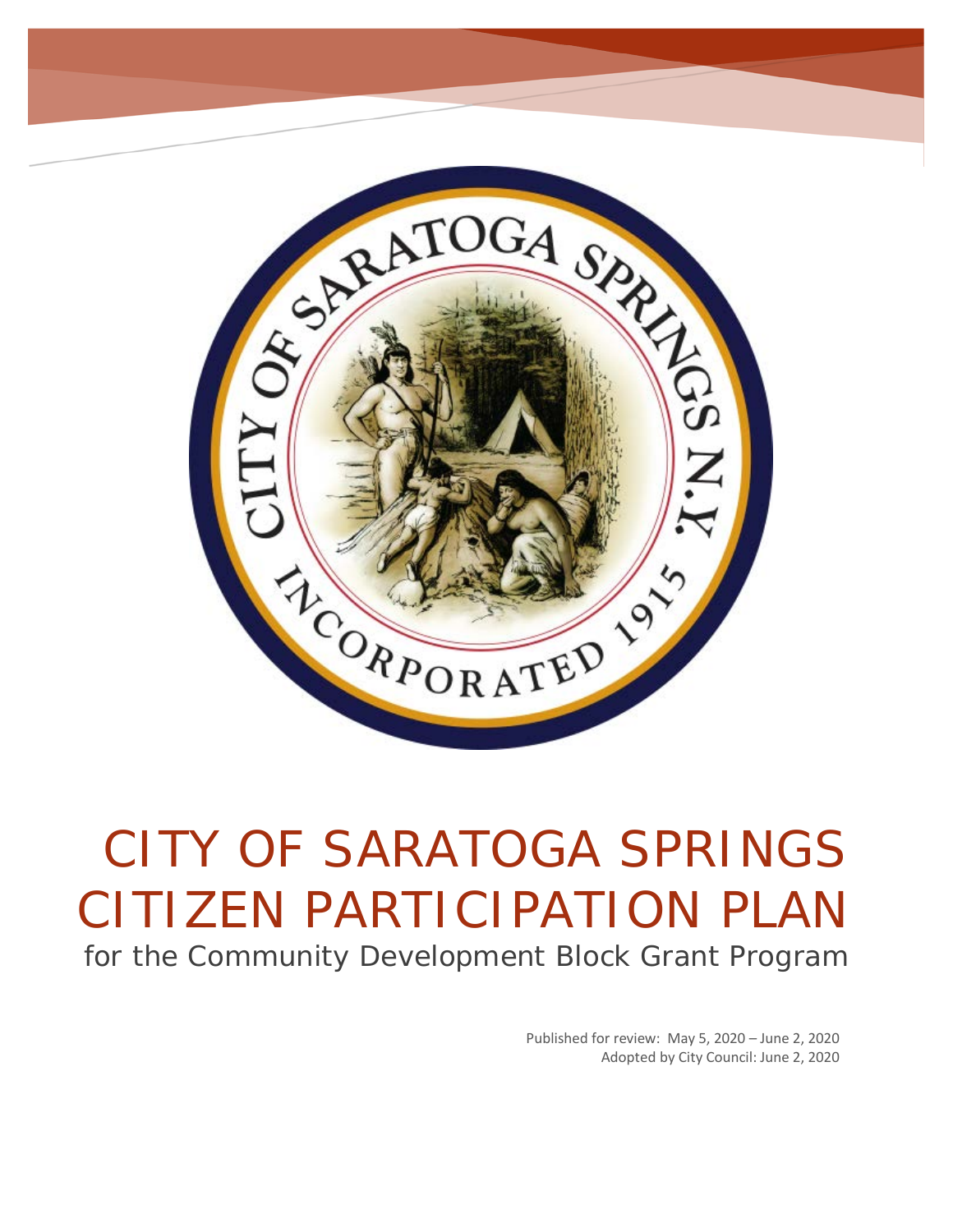# **I. Public Participation**

The Citizen Participation Plan is established to encourage broad public participation in the development, implementation, and ongoing assessment of the City's Community Development Block Grant (CDBG) Entitlement Program including:

- Development of a "Consolidated Plan" identifying housing and non-housing community development priority needs and the multi-year strategic plan to address these needs.
- Development of an annual Action Plan of Entitlement-funded activities.
- "Substantial" amendments to approved Consolidated and Action Plans.
- Review and assessment of the Consolidated Annual Performance and Evaluation Report (CAPER).

# **II. Substantial Amendment**

A "Substantial Amendment" to a Consolidated Plan or annual Action Plans shall be defined as:

- Carrying out an activity not identified as a priority in the approved Consolidated Plan.
- Carrying out an activity not approved in an annual Action Plan.
- A substantial change in the purpose of an activity approved in an annual Action Plan.
- A substantial change in the scope of an activity approved in an annual Action Plan.
- A change in the use of Entitlement funds (exceeding \$30,000) from one approved activity to another.

# **III. Focused Outreach**

Since the purpose of the City's community development program is to increase the availability of decent, affordable housing, enhance the living environment, and increase economic opportunity for its residents of low and moderate income, the City especially encourages input and participation from:

- Residents of predominantly low-moderate income areas or areas of significant Entitlement investment.
- Residents of public and assisted housing including recipients of tenant-based assistance and the public housing authority.
- Minority, elderly, and disabled residents.

# **IV. Community Development Citizen Advisory Committee**

The City has established a Community Development Citizen Advisory Committee (CDCAC) to promote broad public participation and assist in the development, implementation, and evaluation of the community development program. This CDCAC shall have the following characteristics:

- The CDCAC shall serve in an advisory capacity to the City Council and Office of Community Development.
- The CDCAC shall have no more than 12 members to be appointed by the Mayor. The Chair shall be designated by the Mayor.
- The CDCAC shall broadly represent the diversity of the City and include, to the extent possible, persons of low and moderate income, residents of public and assisted housing, residents of areas of Entitlement investment, members of minority groups, the elderly, the disabled, the business community, and civic groups that are concerned with the community development program.
- Four CDCAC members shall be appointed at a time on an annual rotating basis to serve 3-year terms commencing at the start of the federal program year (currently July 1).
- Members not attending 60% of scheduled meetings in a program year may be replaced by the Mayor.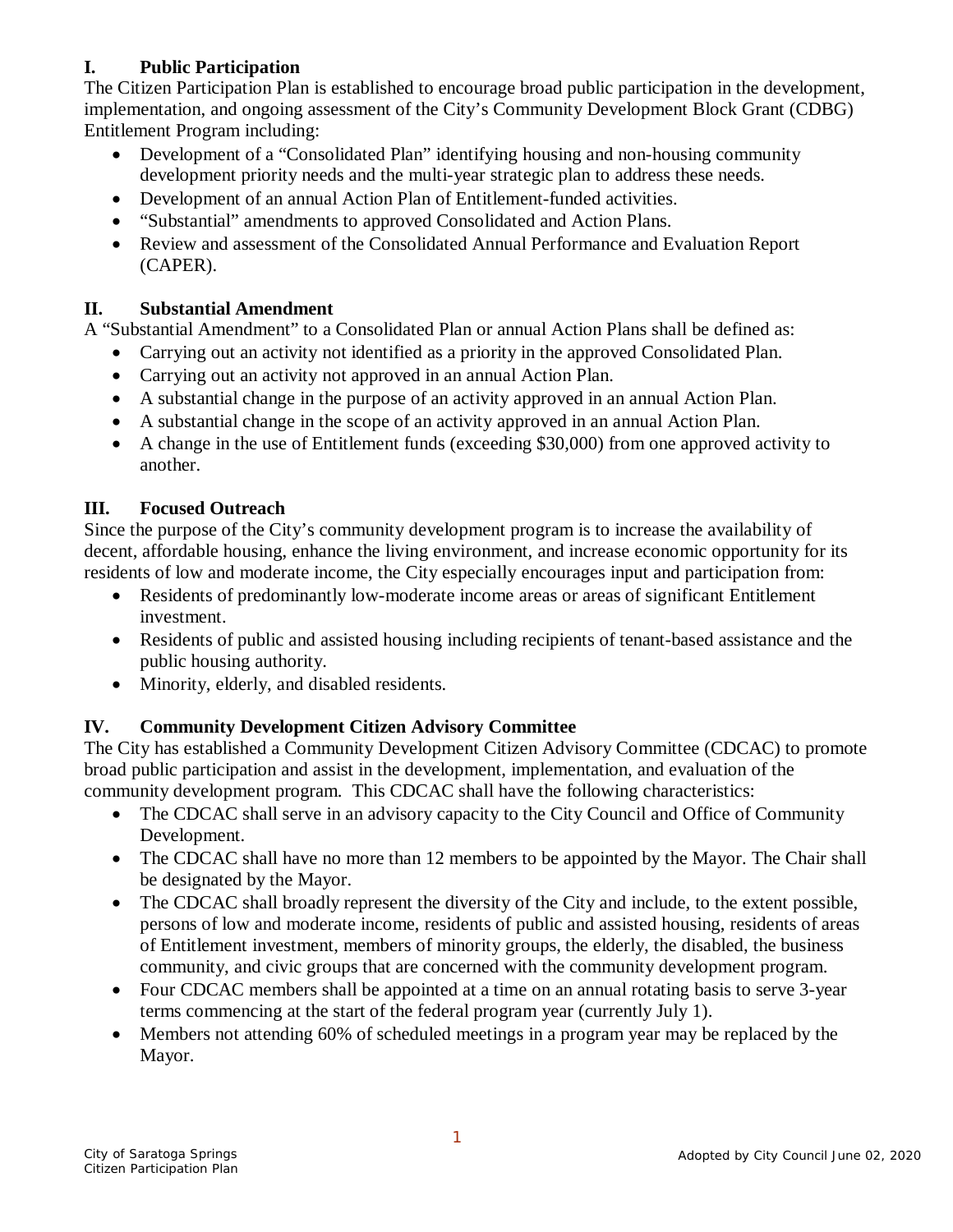## **V. CDBG Guidebook**

To assist in clarifying the Community Development Block Grant program and provide a reader-friendly summary of the City's funding priorities and application process, the City will provide "A Guide to the Community Development Block Grant (CDBG) Entitlement Program." This document shall be available on the Community Development page of the City's web site: [www.saratoga-springs.org,](http://www.saratoga-springs.org/) and at the Community Development Department, City Hall – 474 Broadway, Saratoga Springs, NY. Hard copies shall be made available upon request in accordance with the City's fee policy for copies.

## **VI. Technical Assistance and Efforts to Broaden Public Participation**

Technical assistance shall be provided, within the limits of available staff and resources, to the CDCAC and groups representative of low- and moderate-income persons that request such assistance in developing proposals for funding assistance under any of the programs covered by the Consolidated Plan.

Individual meetings with Community Development staff are available for those citizens and groups who are unable to attend the scheduled public meetings or who wish a more in-depth understanding of the CDBG process. Community Development staff also consult with a variety of other public and private agencies on an ongoing basis concerning housing, human services, economic development and other community needs including: Saratoga Housing Alliance, Saratoga-North Country Continuum of Care, Saratoga Springs Housing Authority, Shelters of Saratoga, Saratoga Senior Center, Saratoga Prosperity Partnership, and various other non-profit organizations serving individuals of low-mod income and presumed benefit.

#### **VII. Document Review**

The City may adopt a Consolidated Plan, annual Action Plan, or Substantial Amendment only after residents, public agencies, and other interested parties, including those most affected, are provided with the opportunity to review and submit comment on the following (as applicable):

- Description of community development priorities.
- Description of activities to be undertaken.
- Amount of expected assistance (grant funds and program income).
- Estimated amount expected to benefit residents of low and moderate income.
- Plan to minimize displacement of persons and to assist any persons displaced.

The Consolidated Plan, annual Action Plans, Substantial Amendments to these Plans, and CAPER are available for review to all interested parties at the following locations:

- Office of Community Development, City Hall, 474 Broadway, Saratoga Springs, NY (518) 587-3550
- The Community Development page of the City of Saratoga Springs website: www.saratogasprings.org

Hard copies of these documents may be obtained from the Community Development Department in accordance with the City's fee policy for copies. Provisions of the Freedom of Information Act of 1966, as amended, will control the City's response to any documentation or information requests from the public on any and all CDBG activities. Requests for provision of these documents in a form accessible to persons with disabilities will be granted, including large-format and digital editions.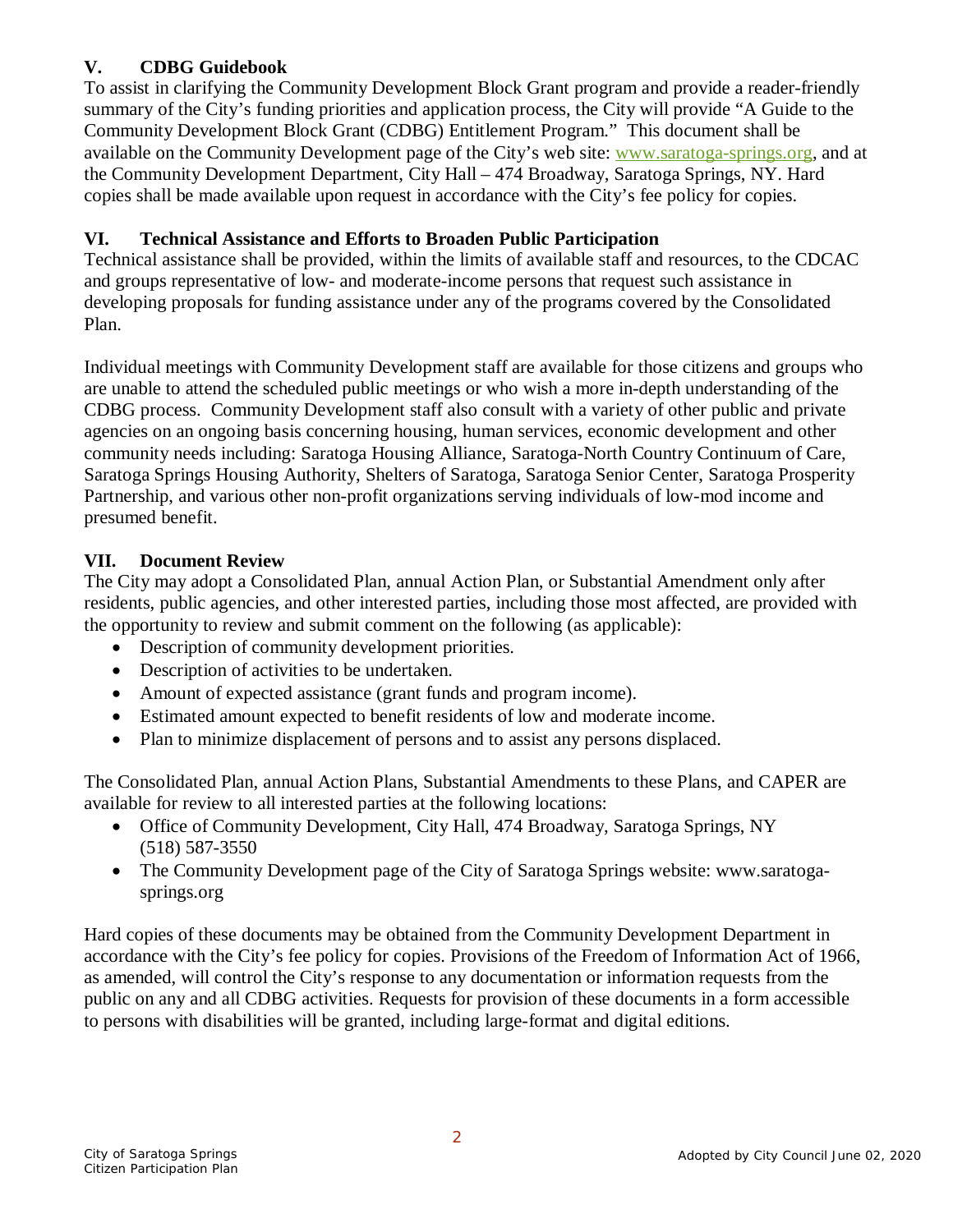#### **VIII. Public Hearings & Notifications**

For this Citizen Participation Plan, the term Public Hearing includes virtual hearings.

The City will post a notice of the proposed Consolidated Plan, annual Action Plans, Substantial Amendments to the Plans, and CAPERs on the City's website and social media accounts at the beginning of each public comment period to provide interested parties the opportunity to review and submit comments on these documents. This notice will describe the contents and purpose of the proposed Plans, identify the locations where documents may be examined and specify how and where comments may be directed. Additionally, these notices will be posted in common public spaces within City Hall and the Public Housing Authority.

The City will publish at least five (5) days before any formal Public Hearing a notice in the City's paper of record indicating the date, time, place, and procedures of the Public Hearing with sufficient information about the subject of the hearing to permit informed comment.

In addition, all public meetings relating to proposed Consolidated Plan, annual Action Plans, Substantial Amendments to the Plans, and CAPERs will be noticed on the City's website: www.saratogasprings.org.

#### **IX. Public Meetings**

At least one formal Public Hearing will be held before a proposed Consolidated Plan, annual action plan or Substantial Amendment is approved by the City Council. In addition, the CDCAC will hold at least one community meeting each program year to receive public input and to respond to proposals and questions regarding the Consolidated Plan and/or annual Action Plan (as applicable). Together, these public meetings are intended to encourage public awareness and participation in addressing housing and community development needs, developing coordinated and sound activity proposals for each Consolidated Plan annual Action Plan, and in general review of program performance.

#### **X. Special Needs Accomodations**

Special arrangements to accommodate non-English speaking persons will be made in accordance with the City's Language Assistance Plan. Accomodations for persons with visual or hearing impairments will be made upon request.

#### **XI. Accessibility**

All public meetings of the CDCAC shall be conducted in an open manner with freedom of access for all interested persons. Public meetings shall be held in facilities accessible to the mobility-impaired, with accommodation for persons with visual and hearing disabilities available upon request, and in locations that promote attendance by residents of low and moderate income - low and moderate income areas, and areas of significant Entitlement investment. In general, the meetings shall be held at times outside of the traditional workday to avoid conflict with the traditional 9 to 5 work week. The needs of non-English speaking residents will be met in accordance with the City's Language Assistance Plan.

#### **XII. Public Comment**

The Office of Community Development shall receive written comment from interested parties on proposed Consolidated and Action Plans, Substantial Amendments to these Plans, and CAPERs before these documents are submitted to the U.S. Department of Housing and Urban Development. The City shall consider these written and oral Public Hearing comments and attach a summary of these comments in its final document.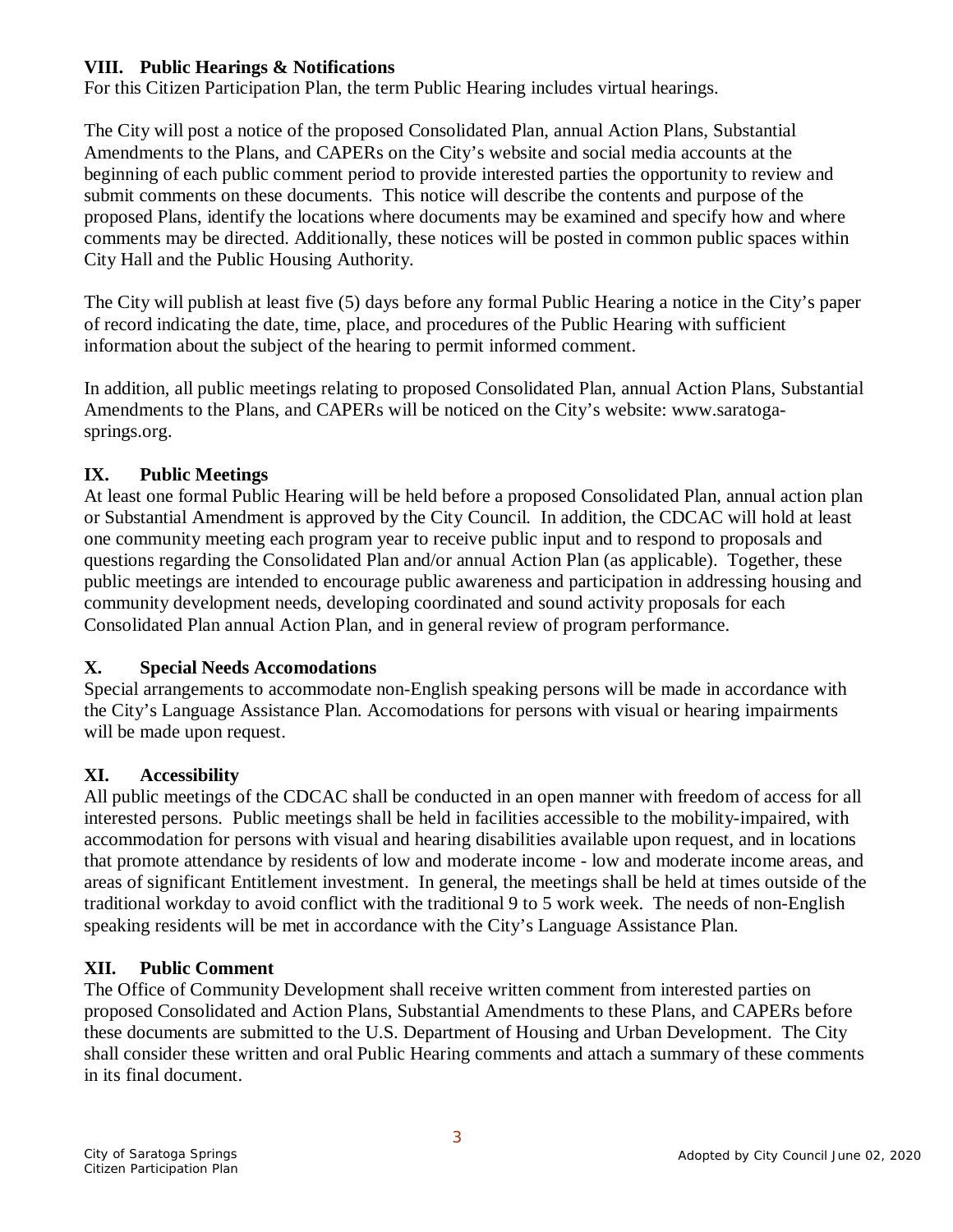The public comment period for proposed Consolidated Plan, annual Action Plans, and Substantial Amendments to these Plans shall be a minimum of 30 days. The public comment period for CAPERs shall be a minimum of 15 days.

For CDBG funding under FY 2019-2020, FY 2020-2021, and the Coronavirus Aid, Relief, and Economic Security Act or CARES Act, participating cities may provide a 5-day notice/comment period beginning April 8, 2020 as allowed under a HUD waiver. This includes newly proposed Consolidated or Action Plans, as well as Substantial Amendments. Under this same waiver, public hearings are permitted to be held virtually.

#### **XIII. Disaster/Emergency Events and Expedited Public Participation Procedures**

It may be necessary to expedite review and public particpation procedures for Substantial Amendments and/or newly proposed Plans in the event of a declared disaster or emergency. There are three types of disasters/emergency events that may necessitate expedited procedures including (1) Man-Madedisasters, (2) Natural disasters, and (3) Terrorism. Man-made disasters can include chemical spills, mass rioting, power outages, dam failure, plant explosions, etc. Natural disasters can include earthquakes, tsunamis, hurricanes, tornadoes, wild fires, flooding and public health issues such as wide-spread disease, etc. including the recent coronavirus disease 2019 (COVID-19). Terrorism events include bomb threats, biochemical attacks like the spread of anthrax, or cyber-attacks like hacking, phishing, and virus distribution, etc.

Expedited Substantial Amendments and newly proposed Plans may include funding new activities and/or the reprogramming of funds including canceling activities to meet needs resulting from a declared disaster or emergency. Therefore, the City of Saratoga Springs may utilize CDBG funds to meet these needs with a 5-day public comment period instead of a 30-day public comment period, which is otherwise required for Substantial Amendments and newly proposed Plans.

Additionally, community meeting(s) held by CDCAC may be suspended in the event of a qualifying disaster or emergency event.

# **XIV. Anti-displacement**

The City of Saratoga Springs will administer its Community Development Block Grant program in full compliance with federal anti-displacement strategies. The city will undertake a range of steps to minimize displacement of residents including the following:

- The City of Saratoga Springs will not include activities that will result in residential displacement under its Community Development Block Grant programs unless the City determines that the overall public benefit of such activities is sufficient to allow their implementation
- Where such activities which will produce sufficient public benefit to allow implementation are proposed, the City will consider all appropriate alternative sites prior to approving the activities and will give preference, all other conditions being equal, to those sites resulting in the least displacement of residential households.
- The City of Saratoga Springs will provide location assistance, as described in 24 CFR 570.606(b)(2), to each household displaced by demolition of housing or by the conversion of a low/moderate income to another use as a direct result of assisted activities. It is understood that any person may elect assistance under the Uniform Relocation Assistance Act in lieu of the assistance described in 24 CFR 570.606(b)(1).